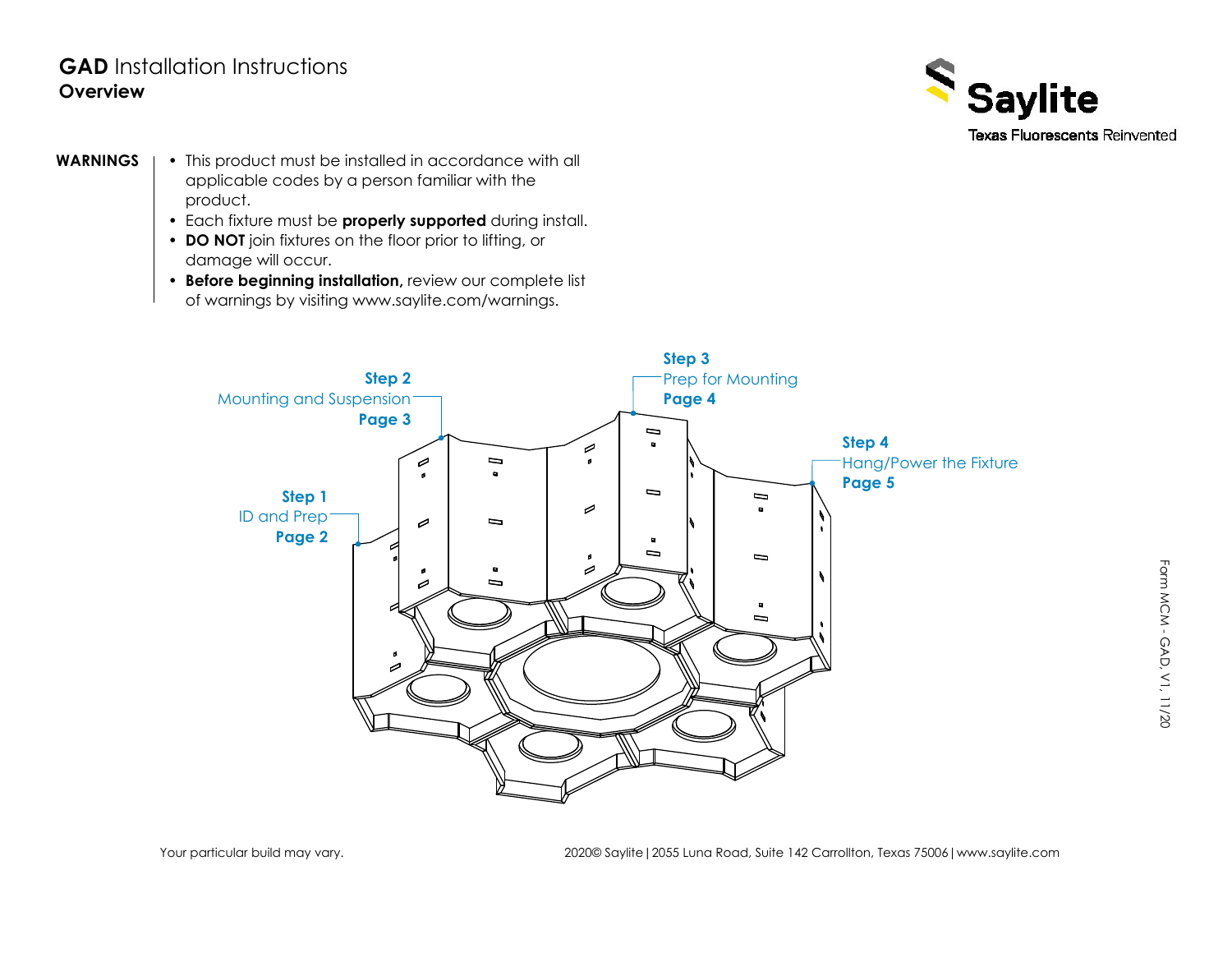## **Step 1 -** Identification and Preparation **GAD** Installation Instructions



# • Always use proper safety equipment when installing fixtures. • Tools shown are recommended for standard install. Tools **A. Identify Fixtures B. Tools Needed** VOLTAGE: 120-277V, 50/60HZ TYPE: XXPART# GADxx40X43LDxxG120xxKAxxAxxxWATTAGE: XX MAXFLUX: XXXX LUMENSneeded may vary based on actual install location conditions. CCT: XXXX KDATE CODE: XX/XX/XX **SayliteLED** • Use labels found on the box and inside the fixture bodies to identify bodies. • **NOTE:** Locations of labels can vary. • Remove all fixtures from their boxes. • Organize fixtures based on their labels at the install location. **Screwdriver** Pliers Safety Glasses

#### **Kitted Hardware**

- shipped with the fixture. be found in separate boxes • Saylite has provided the items listed here, with their Saylite part numbers listed. These items can
- Ensure all parts are accounted needed.for and set them aside until
- be provided by others. needed for this installation will • Any additional hardware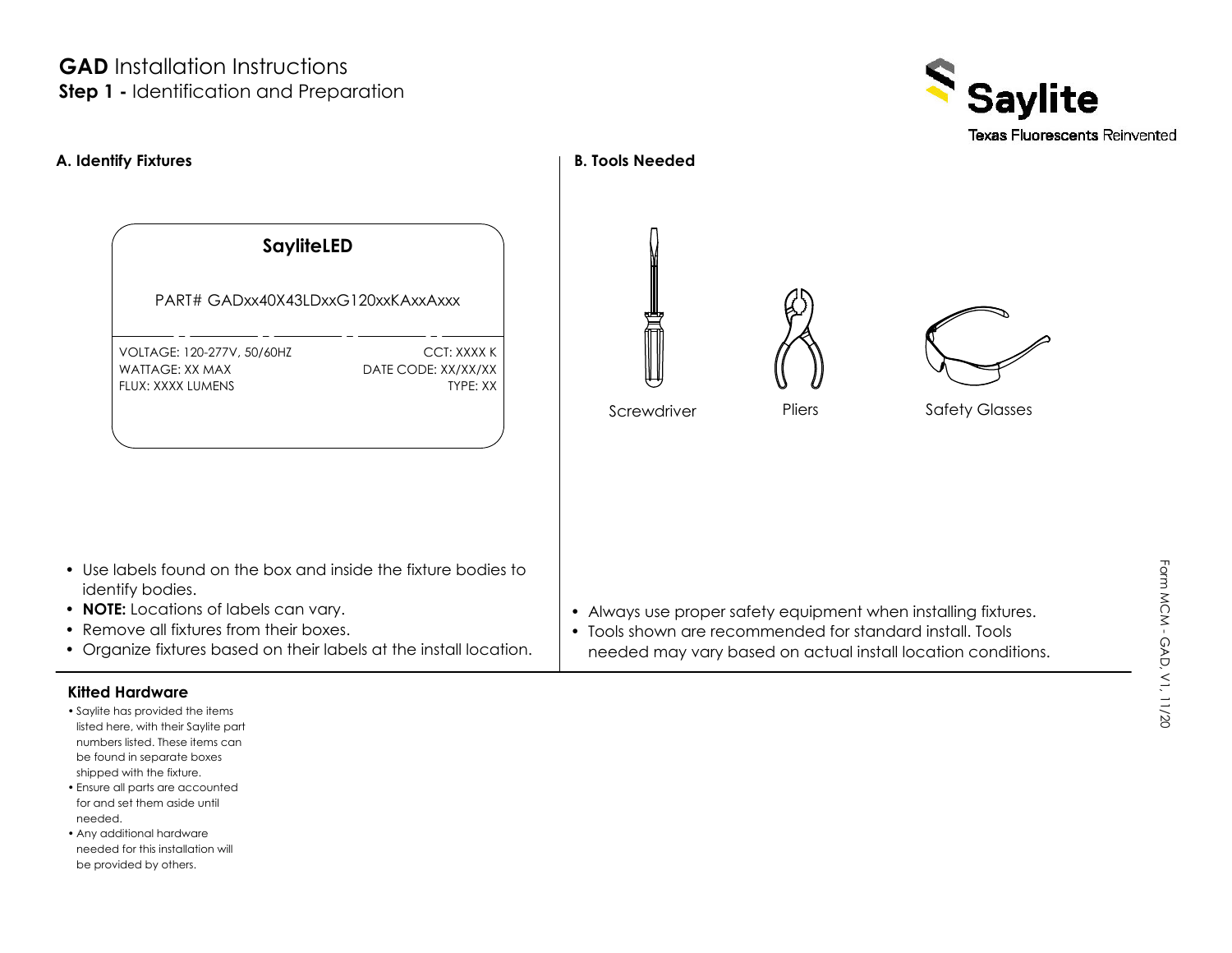## **Step 2 - Mounting and Suspension GAD** Installation Instructions

**Mounting**

#### **Drywall or other hard surfaces - HC 605 Hanging Kit**

- Install hanging kits at suspension locations.
- Ensure hanging kits are secure.
- Prepare fixture for mounting.

Other hard surfaces include: wood, sheet metal panels, steel beams, concrete or masonry. Use hardware appropriate for each surface and material type.

### **Suspension Locations\***

**X** = Suspension Dimensions

plans to determine exact mounting, suspension points, and power feed locations.Refer to Assembly Drawings and building



**NOTE:** The suspension dimensions shown are approximate, verify ALL suspension dimensions prior to installing the fixture. Failure to verify ALL suspension dimensions can result in angled hanging cables or non-level installed fixture.

MCM - GAD, V1, 11/20

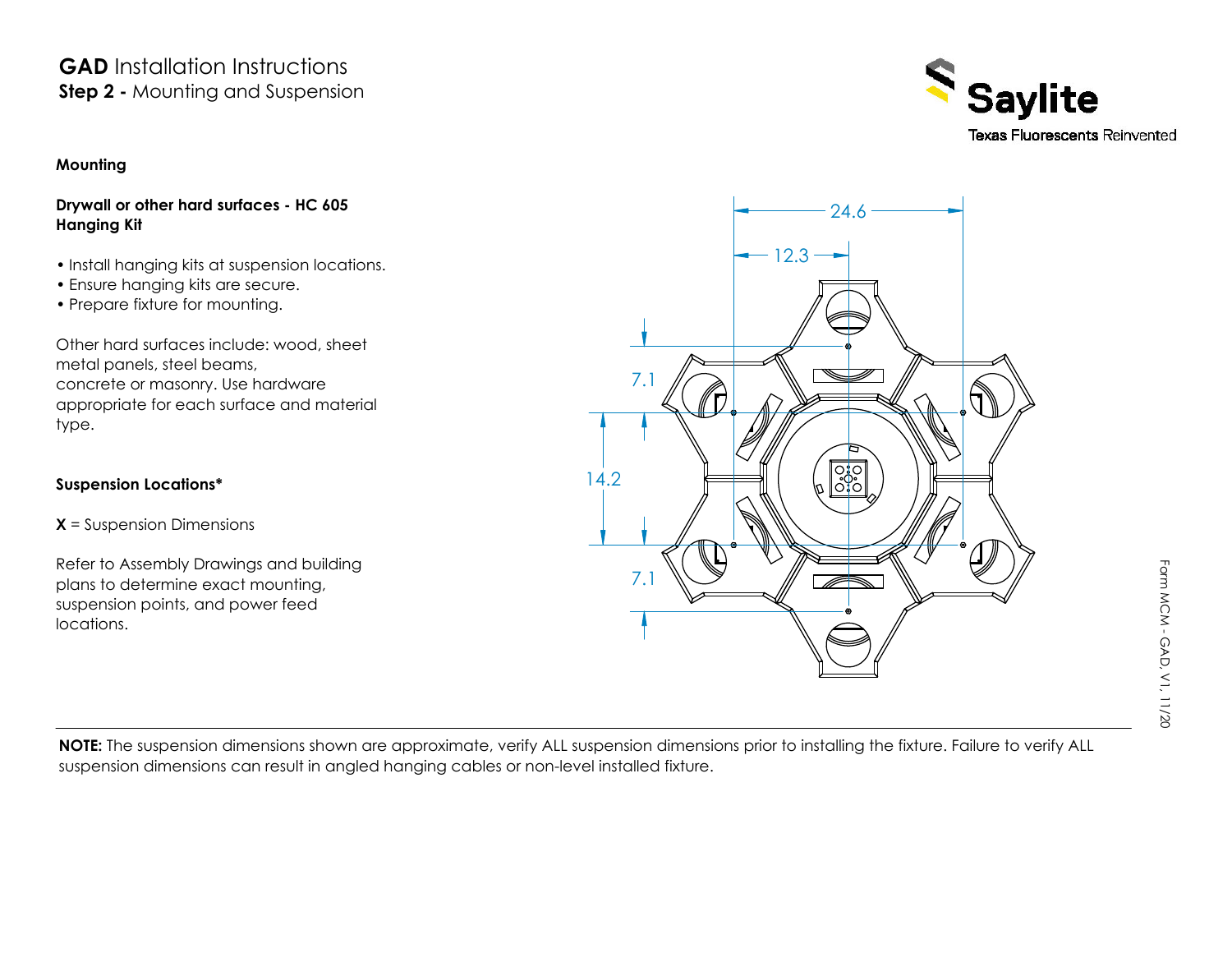## **Step 3 -** Prepare the Fixture for Mounting **GAD** Installation Instructions





• Lay the LED fixtures into the acoustic assembly. Ensure that the smaller LED fixtures are inserted to the outer housings and the largest LED fixture is inserted to the central housing.

### **A. Insert LED Fixture(s) B. Connect Fixture Wiring**



- Drill or cut a small hole in the acoustic material such that fixture wiring can pass thru the walls noted above.
- parallel until the final outer fixture is reached. Connect the final outer fixture wiring to the inner fixture. • Starting with the outer fixtures, feed fixture wiring thru the holes and connect to the adjacent fixture. Continue connecting fixture wiring in